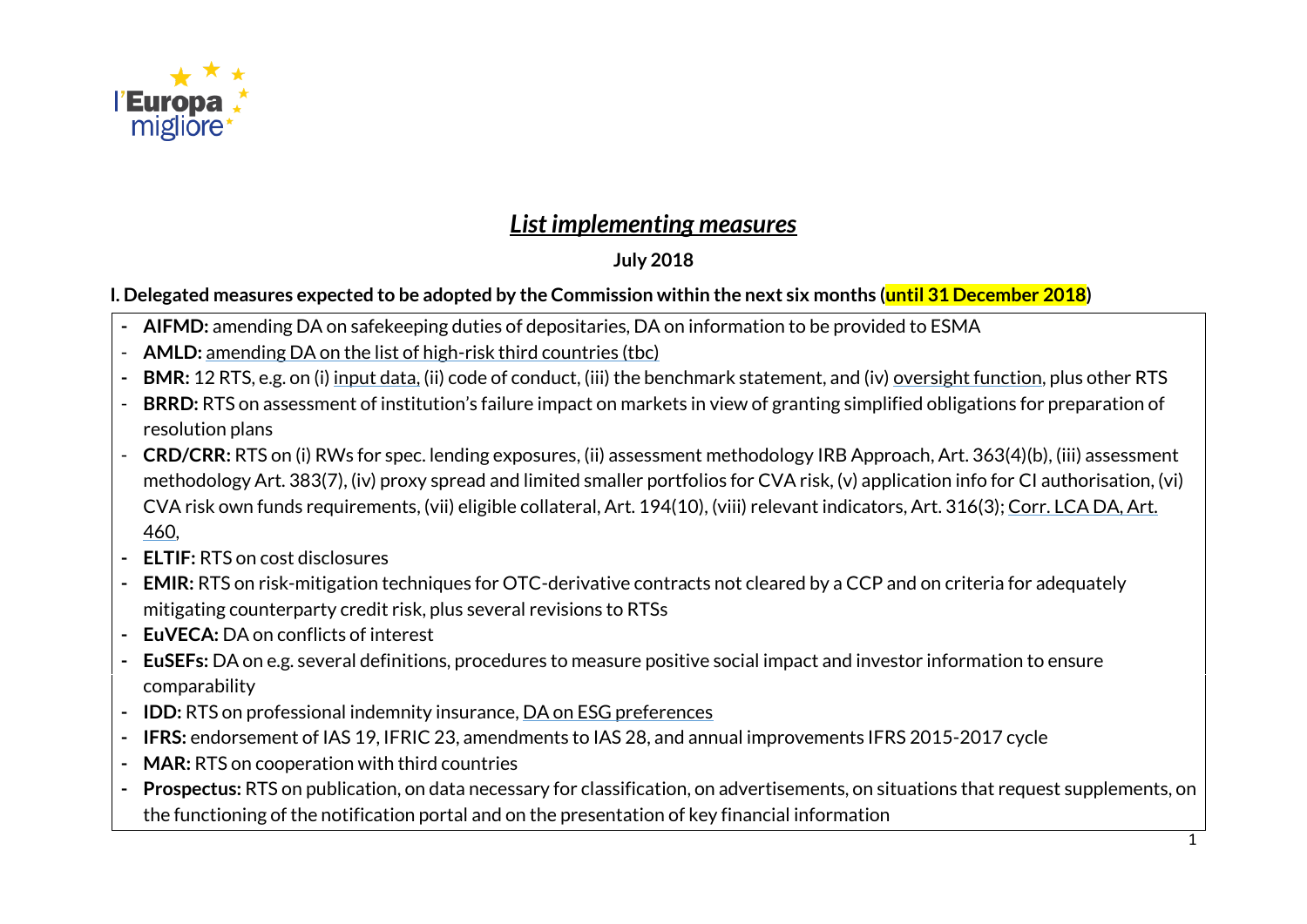- **- PSD 2:** RTS on (i) central register; (ii) Criteria to appoint a central contact point (CCP); and (iii) Cooperation and exchange of info between CAs
- **- SFTR:** DA on supervisory fees; RTS on (i) access levels, (ii) transparency and availability of data in trade repository, (iii) details of the application for registration as a trade repository, (iv) simplicity requirements - underlying exposures, (v) homogeneity
- **Solvency II: SCR review of Solvency II DA**
- **STS:** DA on fees, RTS on (i) registration of a securitisation repository (ii) operational standards for data in a securitisation repository, (iii) simplicity requirements for underlying exposures, (iv) homogeneity, (v) STS notification, (vi) third party verifying STS compliance, (vii) CA Cooperation, (viii) risk retention, (ix) transparency requirements and (x) ban on resecuritisation
- **Transparency Dir.:** RTS on European Single Electronic Format (ESEF)
- **UCITS:** amending DA on safekeeping duties of depositaries

#### **II. Overview of (draft) measures received by ECON**

|      | [blue]     | Priority measure                                                                                             |
|------|------------|--------------------------------------------------------------------------------------------------------------|
|      | [BOLD]     | DA adopted by COM or draft final RPS measure; scrutiny period ongoing                                        |
| Key: | (Internal  | The internal deadline is the deadline proposed by the ECON Secretariat to receive Members' feedback before   |
|      | deadline)* | the relevant period ends (e.g. scrutiny period, end of consultation) in order for ECON to conduct a possible |
|      |            | procedure or provide comments in time.                                                                       |

#### **1. Measures/draft measures received by ECON between 23 May 2018 and 28 June 2018**

| Type of act            | <b>File</b>  | Title / Subject                                                                                                                                   | <b>Internal</b><br>deadline* | <b>Comments</b>                                                                      |
|------------------------|--------------|---------------------------------------------------------------------------------------------------------------------------------------------------|------------------------------|--------------------------------------------------------------------------------------|
| <b>COM Draft</b><br>DA | <b>AIFMD</b> | Commission Delegated Regulation (EU) / of XXX<br>amending Delegated Regulation (EU) No 231/2013<br>as regards safe-keeping duties of depositaries | 25 June 2018                 | Draft DA for<br>consultation on the<br><b>Commission Better</b><br>Regulation portal |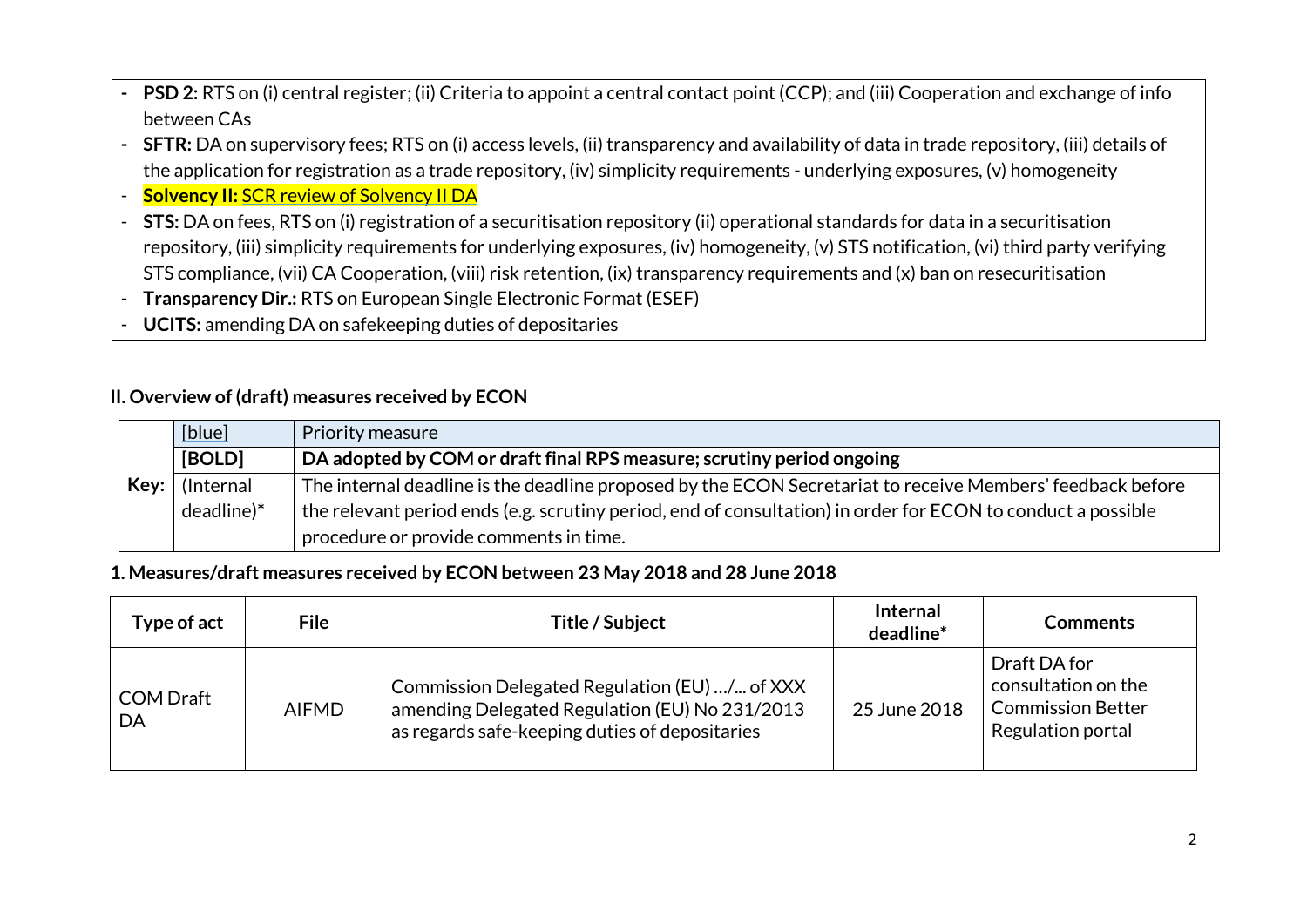| Type of act                                      | <b>File</b>                                           | Title / Subject                                                                                                                                                                                                                              | <b>Internal</b><br>deadline* | <b>Comments</b>                                                         |
|--------------------------------------------------|-------------------------------------------------------|----------------------------------------------------------------------------------------------------------------------------------------------------------------------------------------------------------------------------------------------|------------------------------|-------------------------------------------------------------------------|
|                                                  |                                                       |                                                                                                                                                                                                                                              |                              | Adoption is estimated<br>by the Commission by<br>July 2018 <sup>1</sup> |
| <b>COM Staff</b><br>Working<br>Document          | <b>AMLD</b>                                           | Commission Staff Working Document (SWD) on the<br>Methodology for identifying high risk third countries<br>under Directive (EU) 2015/849, Article 9, issued on<br>22 June 2018                                                               | 29 June 2018                 |                                                                         |
| Joint EBA and<br><b>ESMA</b><br><b>Statement</b> | <b>BRRD</b><br><b>SRMR</b><br>MiFIDII/MiFIR           | Statement of the EBA and ESMA on the treatment of<br>retail holdings of debt financial instruments subject<br>to the Bank Recovery and Resolution Directive,<br>EBA/Op/2018/03, 30 May 2018                                                  |                              |                                                                         |
| <b>EBA Opinion</b>                               | <b>BRRD</b><br><b>CRD IV/CRR</b>                      | Opinion of the European Banking Authority on<br>preparations for the withdrawal of the United<br>Kingdom<br>from<br>the<br>European<br>Union,<br>EBA/Op/2018/05, 25 June 2018                                                                |                              |                                                                         |
| DA adopted<br>by COM                             | <b>CSDR</b>                                           | Commission Delegated Regulation / of 25.5.2018<br>supplementing Regulation (EU) No 909/2014 of the<br>European Parliament and of the Council with regard<br>to regulatory technical standards on settlement<br>discipline, incl. its annexes | 6 June 2018                  | Letter from Chair to<br>confirm 3-month<br>scrutiny period              |
| <b>EBA</b><br>Consultation                       | <b>CRD IV/CRR</b><br>PSD <sub>2</sub><br>e-Money Dir. | EBA Consultation paper on Draft Guidelines on<br>Outsourcing arrangements, EBA/CP/2018/11, 22<br><b>June 2018</b>                                                                                                                            | 17 September<br>2018         |                                                                         |
| <b>EBA</b><br>Consultation                       | <b>CRD IV/CRR</b>                                     | EBA Consultation paper on Draft Regulatory<br>Technical Standards on the conditions to allow<br>institutions to calculate $K_{IRB}$ in accordance with the<br>purchased receivables approach under Article 255 of                            | 3 September<br>2018          |                                                                         |

<sup>&</sup>lt;u>-</u><br><sup>1</sup> Source: Quarterly planning of the Commission, available on the ECON Workspace under 'General Information' (<u>link</u>).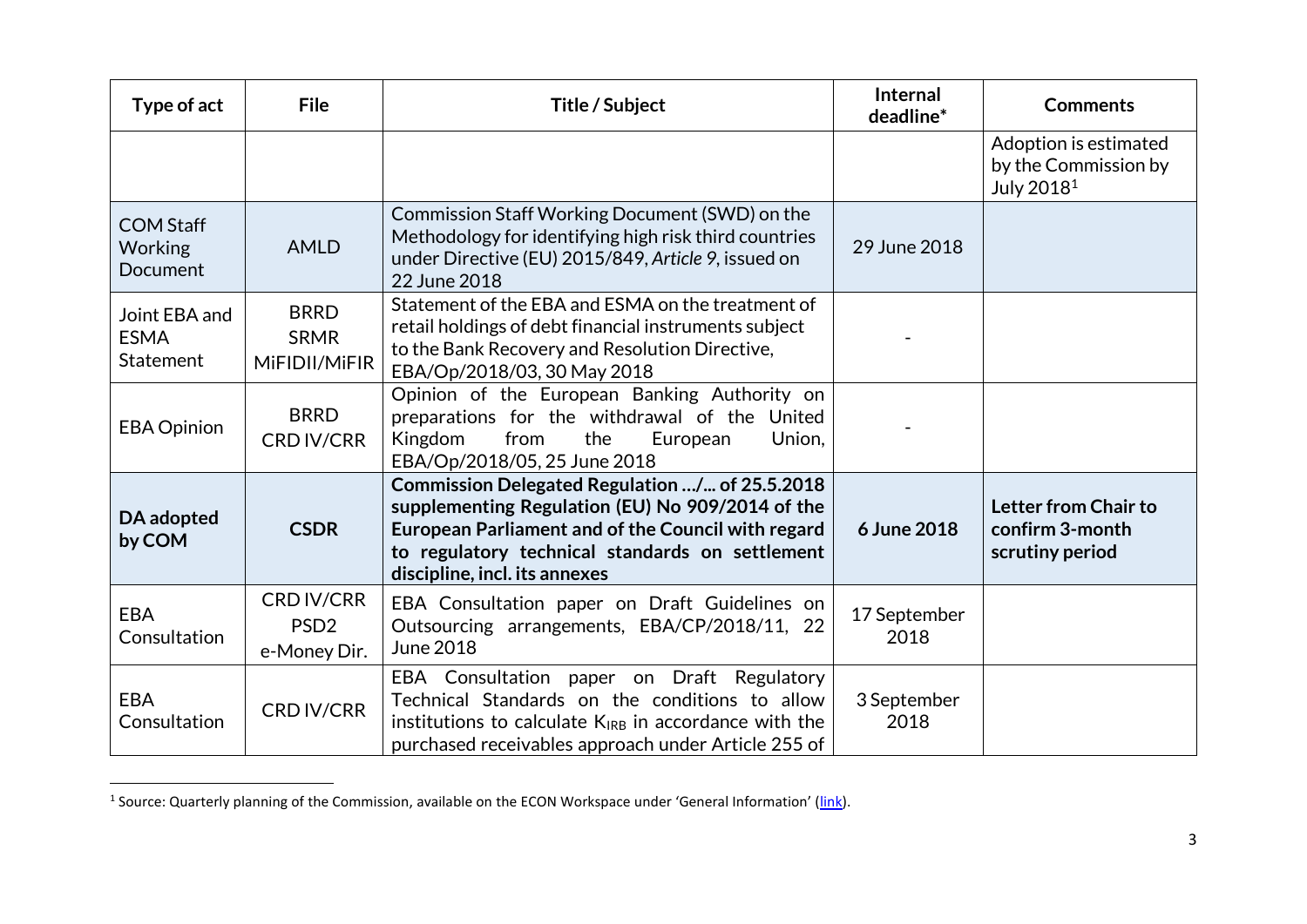| Type of act                | <b>File</b>       | Title / Subject                                                                                                                                                                                                                                                                                                                                               | Internal<br>deadline* | <b>Comments</b> |
|----------------------------|-------------------|---------------------------------------------------------------------------------------------------------------------------------------------------------------------------------------------------------------------------------------------------------------------------------------------------------------------------------------------------------------|-----------------------|-----------------|
|                            |                   | [Regulation (EU) 2017/2401 amending Regulation<br>(EU) No 575/2013], EBA/CP/2018/10, 19 June 2018                                                                                                                                                                                                                                                             |                       |                 |
| <b>EBA draft ITS</b>       | <b>CRD IV/CRR</b> | Commission Implementing Regulation (EU) / of<br>XXX on laying down amending implementing technical<br>standards with regard to the format, structure,<br>contents list and annual publication date of the<br>information to be disclosed by competent authorities<br>in accordance with Directive 2013/36/EU of the<br>European Parliament and of the Council | 13 June 2018          |                 |
| <b>EBA</b><br>Consultation | <b>CRD IV/CRR</b> | EBA Consultation paper on Draft Regulatory<br>Technical Standards on the specification of the<br>nature, severity and duration of an economic<br>downturn in accordance with Articles 181(3)(a) and<br>182(4)(a) of Regulation (EU) No 575/2013,<br>EBA/CP/2018/07, 22 May 2018                                                                               | 14 June 2018          |                 |
| <b>EBA</b><br>Consultation | <b>CRD IV/CRR</b> | EBA Consultation paper on Guidelines for the<br>estimation of LGD appropriate for an economic<br>downturn ('Downturn LGD estimation'),<br>EBA/CP/2018/08, 22 May 2018                                                                                                                                                                                         | 14 June 2018          |                 |
| <b>MS</b><br>Notification  | <b>CRDIV/CRR</b>  | Formal notification by the Swedish<br>Finansinspektionen of macro-prudential measure<br>under Art 458(2) CRR of 24 May 2018                                                                                                                                                                                                                                   |                       |                 |
| <b>ESMA</b><br>Opinion     | <b>EMIR</b>       | Opinion on CCP Liquidity Risk Assessment under<br>Article 44(1) of Commission Regulation (EU) No<br>648/2012                                                                                                                                                                                                                                                  |                       |                 |
| <b>ESMA</b><br>Guidelines  | <b>EMIR</b>       | Final Report on guidelines on EMIR Anti-<br>Procyclicality Margin Measures for Central<br>Counterparties, ESMA70-151-1293, 28 May 2018                                                                                                                                                                                                                        |                       |                 |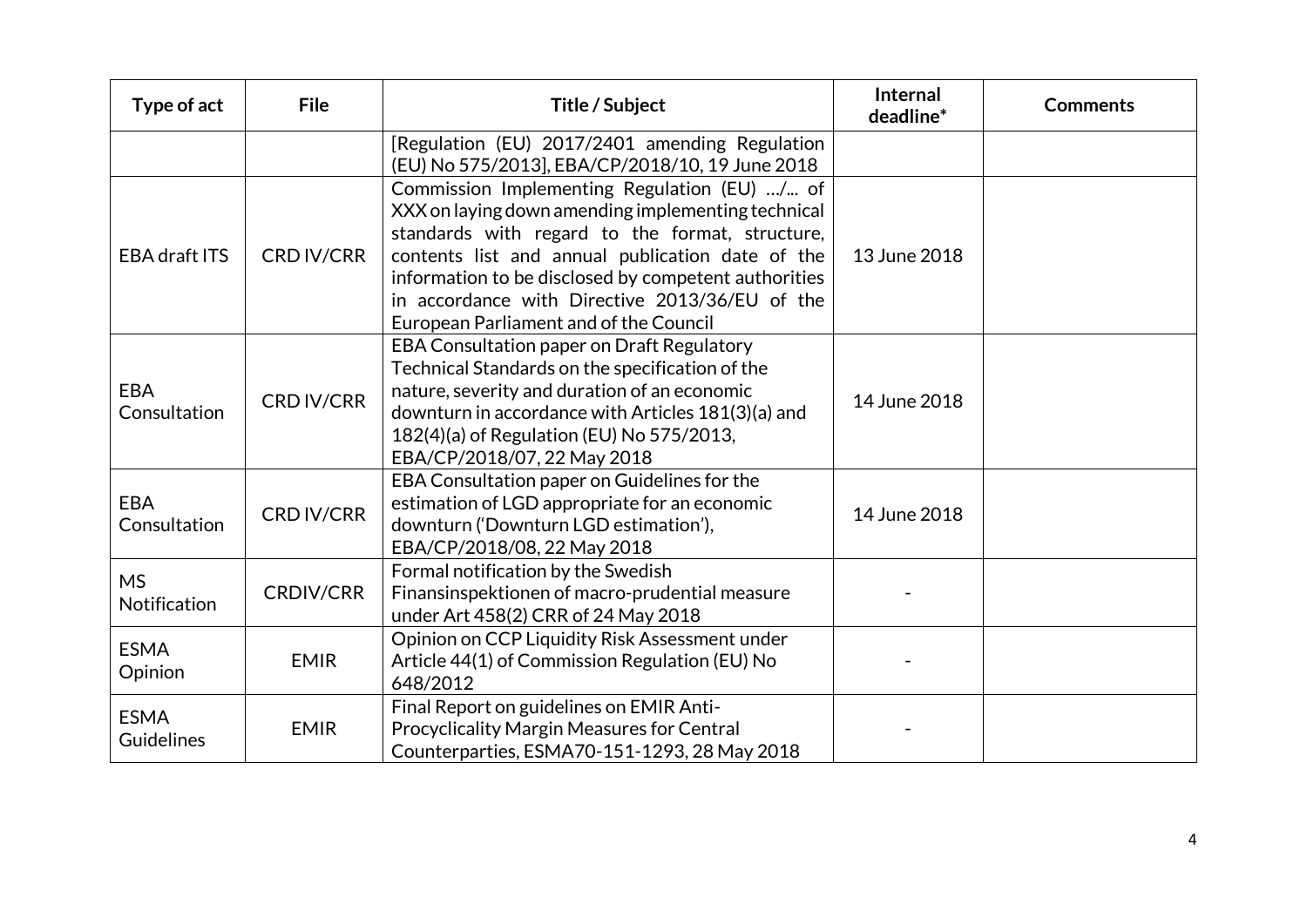| Type of act                           | <b>File</b>                   | Title / Subject                                                                                                                                                                                                                                                                                                                                                                                                                                               | <b>Internal</b><br>deadline* | <b>Comments</b>                                                                                                             |
|---------------------------------------|-------------------------------|---------------------------------------------------------------------------------------------------------------------------------------------------------------------------------------------------------------------------------------------------------------------------------------------------------------------------------------------------------------------------------------------------------------------------------------------------------------|------------------------------|-----------------------------------------------------------------------------------------------------------------------------|
| <b>ESMA Report</b>                    | <b>EMIR</b>                   | Report Supervisory Measures and Penalties under<br>Articles 4, 9, 10 and 11 of EMIR, ESMA70-151-1400,<br>31 May 2018                                                                                                                                                                                                                                                                                                                                          | 12 July 2018                 |                                                                                                                             |
| <b>COM Draft</b><br><b>DA</b>         | <b>IDD</b>                    | Commission Delegated Regulation (EU) / of XXX<br>amending Delegated Regulation (EU) 2017/2359<br>with regard to environmental, social and governance<br>preferences in the distribution of insurance-based<br>investment products                                                                                                                                                                                                                             | 29 May 2018                  | Draft DA for<br>consultation in EGBPI<br>(Com. expert group) and<br>on the Commission<br><b>Better Regulation</b><br>portal |
| <b>EFRAG</b><br>Endorsement<br>Advice | <b>IFRS</b>                   | EFRAG's endorsement advice letter to the European<br>Commission on Amendments to IAS 19 - Plan<br>Amendment, Curtailment or Settlement of 28 May<br>2018                                                                                                                                                                                                                                                                                                      |                              |                                                                                                                             |
| COM draft ID                          | FTR <sub>2</sub>              | Commission Implementing Decision (EU) / of XXX<br>on [] authorising France to conclude an agreement<br>with Saint-Barthélemy, Saint-Pierre-et-Miquelon,<br>New Caledonia, French Polynesia and Wallis and<br>Futuna respectively for transfers of funds between<br>France and each of these territories to be treated as<br>transfers of funds within France, pursuant to<br>Regulation (EU) No 2015/847 of the European<br><b>Parliament and the Council</b> | 06 June 2018                 | Draft ID for<br>consultation of<br><b>Prevention of Money</b><br>Laundering and<br><b>Terrorist Financing</b><br>Committee  |
| <b>COM Draft</b><br>DA                | MiFID <sub>II</sub><br>/MiFIR | Commission Delegated Regulation (EU) / of XXX<br>amending Regulation (EU) 2017/565 supplementing<br>Directive 2014/65/EU of the European Parliament<br>and of the Council as regards organisational<br>requirements and operating conditions for<br>investment firms and defined terms for the purposes<br>of that Directive                                                                                                                                  | 20 June 2018                 | Draft DA for<br>consultation on the<br><b>Commission Better</b><br>Regulation portal                                        |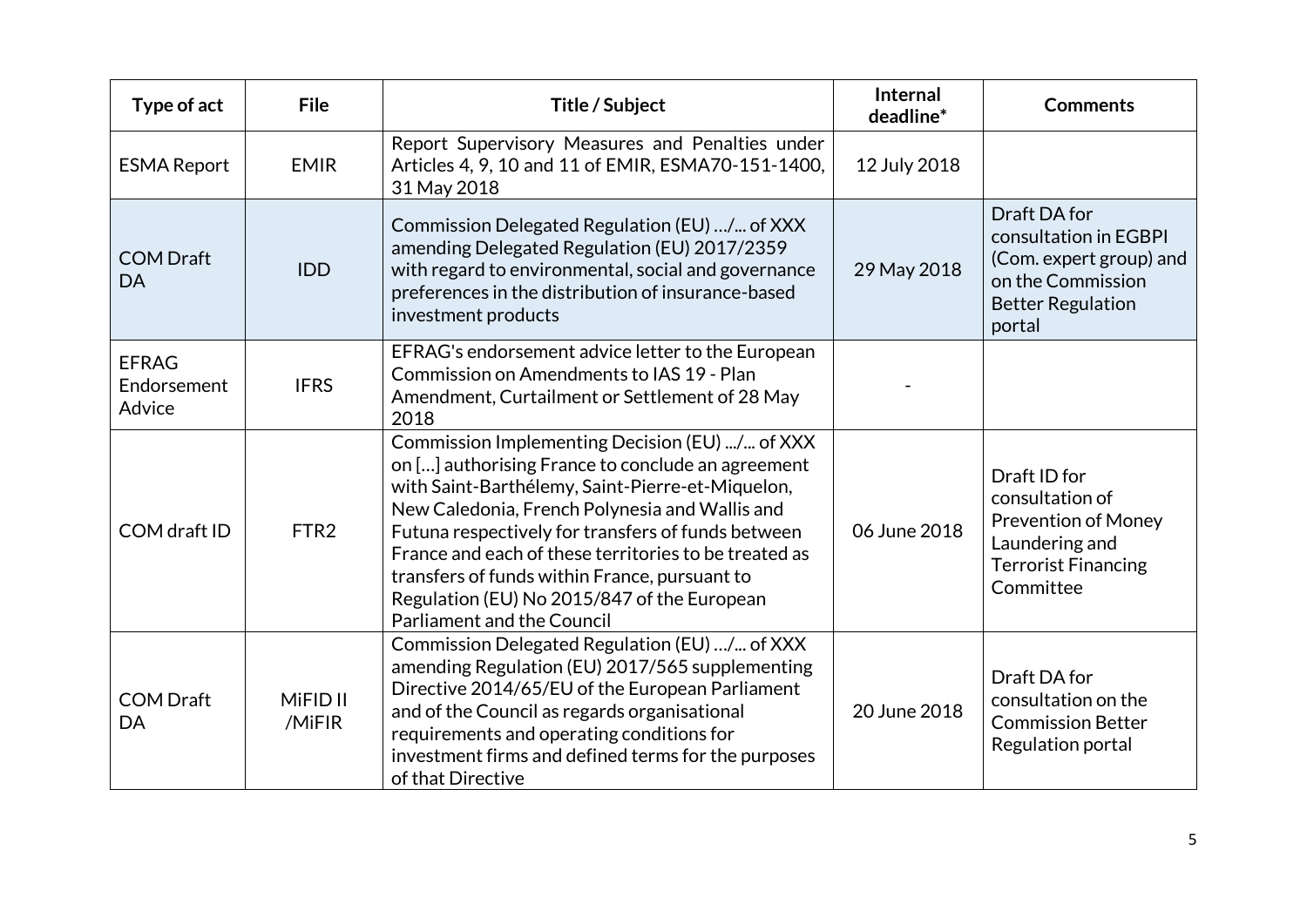| Type of act                | <b>File</b>                   | Title / Subject                                                                                                                                                                                                                                                                                                        | <b>Internal</b><br>deadline* | <b>Comments</b>                                                                                                               |
|----------------------------|-------------------------------|------------------------------------------------------------------------------------------------------------------------------------------------------------------------------------------------------------------------------------------------------------------------------------------------------------------------|------------------------------|-------------------------------------------------------------------------------------------------------------------------------|
| <b>ESMA</b><br>Decision    | MiFID <sub>II</sub><br>/MiFIR | European Securities and Markets Authority Decision<br>(EU) 2018/795 of 22 May 2018 to temporarily<br>prohibit the marketing, distribution or sale of binary<br>options to retail clients in the Union in accordance<br>with Article 40 of Regulation (EU) No 600/2014 of<br>the European Parliament and of the Council |                              |                                                                                                                               |
| <b>ESMA</b><br>Decision    | MiFID <sub>II</sub><br>/MiFIR | European Securities and Markets Authority Decision<br>(EU) 2018/796 of 22 May 2018 to temporarily<br>restrict contracts for differences (CFDs) in the Union<br>in accordance with Article 40 of Regulation (EU) No<br>600/2014 of the European Parliament and of the<br>Council                                        |                              |                                                                                                                               |
| <b>COM Draft</b><br>DA     | Prospectus                    | Commission Delegated Regulation (EU) / of XXX<br>supplementing Regulation (EU) 2017/1129 of the<br>European Parliament and of the Council as regards<br>$\left[\ldots\right]$<br>DA under Articles 9(14), 13(1), 13(2), 14(3), 15(2) and<br>20(11)                                                                     | 12 June 2018                 | Draft DA for<br>consultation in EGESC<br>(Com. expert group)<br>Adoption is estimated<br>by the Commission by<br>January 2019 |
| <b>EBA Opinion</b>         | PSD <sub>2</sub>              | European Banking Authority Opinion on the<br>implementation of the Regulatory Technical<br>Standards on SCA and CSC, EBA-Op-2018-04, 13<br><b>June 2018</b>                                                                                                                                                            |                              |                                                                                                                               |
| <b>EBA</b><br>Consultation | PSD <sub>2</sub>              | <b>Consultation Paper: Draft Guidelines on the</b><br>conditions to be met to benefit from an exemption<br>from contingency measures under Article 33(6) of<br>Regulation (EU) 2018/389 (RTS on SCA & CSC),<br>EBA/CP/2018/09 of 13 June 2018                                                                          |                              |                                                                                                                               |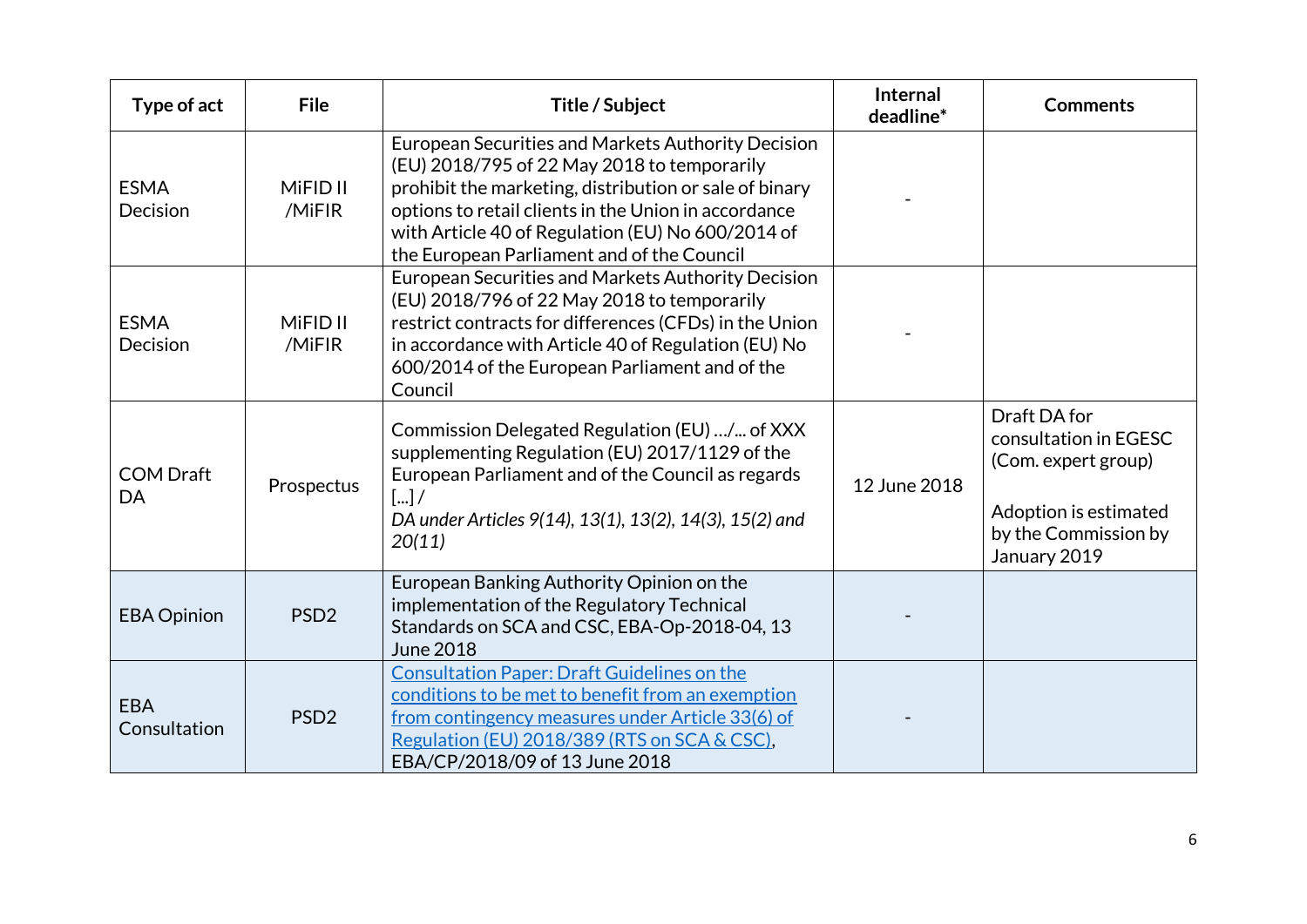| Type of act            | <b>File</b>      | Title / Subject                                                                                                                                                                                                                                                                                                                                                                                                                           | Internal<br>deadline* | <b>Comments</b>                                                                                                                                           |
|------------------------|------------------|-------------------------------------------------------------------------------------------------------------------------------------------------------------------------------------------------------------------------------------------------------------------------------------------------------------------------------------------------------------------------------------------------------------------------------------------|-----------------------|-----------------------------------------------------------------------------------------------------------------------------------------------------------|
| DA adopted<br>by COM   | Solvency II      | Commission Delegated Regulation (EU) / of<br>1.6.2018 amending Delegated Regulation (EU)<br>2015/35 as regards the calculation of regulatory<br>capital requirements for securitisations and simple,<br>transparent and standardised securitisations held<br>by insurance and reinsurance undertakings                                                                                                                                    | 05 July 2018          |                                                                                                                                                           |
| <b>COMIA</b>           | Solvency II      | <b>Commission Implementing Regulation (EU)</b><br>2018/730 of 4 May 2018 laying down technical<br>information for the calculation of technical provisions<br>and basic own funds for reporting with reference<br>dates from 31 March 2018 until 29 June 2018 in<br>accordance with Directive 2009/138/EC of the<br>European Parliament and of the Council on the<br>taking-up and pursuit of the business of Insurance<br>and Reinsurance |                       |                                                                                                                                                           |
| COM draft IA           | SRD <sub>2</sub> | Commission Implementing Regulation / of XXX<br>laying down minimum requirements implementing<br>the provisions of Directive 2007/36/EC of the<br>European Parliament and of the Council as regards<br>shareholder identification, the transmission of<br>information and the facilitation of the exercise of<br>shareholders rights                                                                                                       | 25 June 2018          | ECON for opinion (lead:<br>JURI), unfavourable<br>opinion of the ESC - act<br>not carried out by COM<br>yet                                               |
| <b>COM Draft</b><br>DA | <b>UCITS V</b>   | Commission Delegated Regulation (EU) / of XXX<br>amending Delegated Regulation (EU) No 2016/438<br>as regards safe-keeping duties of depositaries                                                                                                                                                                                                                                                                                         | 25 June 2018          | Draft DA for<br>consultation on the<br><b>Commission Better</b><br>Regulation portal<br>Adoption is estimated<br>by the Commission by<br><b>July 2018</b> |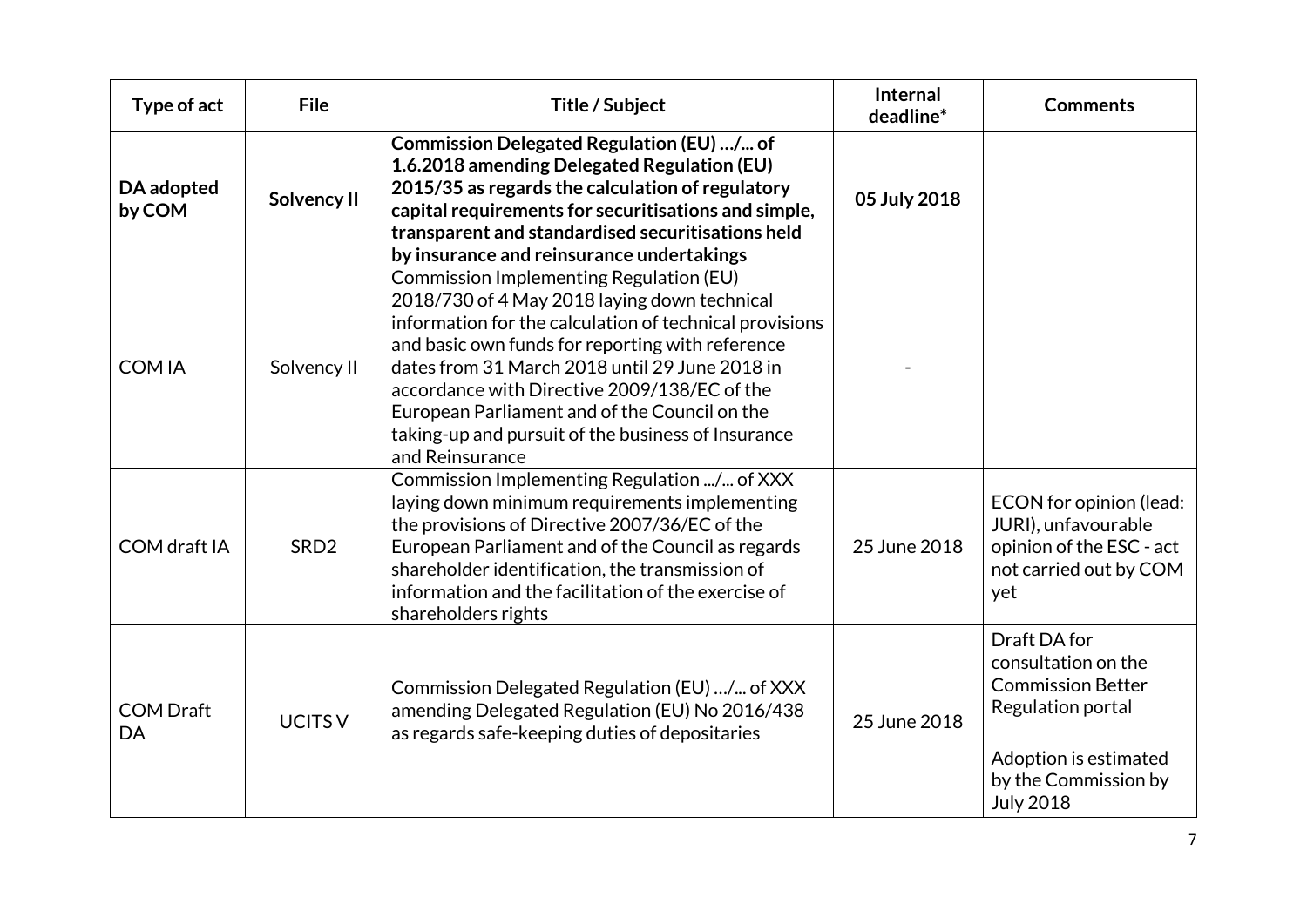| Type of act         | <b>File</b> | Title / Subject                                                                                                                                                                                                                         | <b>Internal</b><br>deadline* | <b>Comments</b> |
|---------------------|-------------|-----------------------------------------------------------------------------------------------------------------------------------------------------------------------------------------------------------------------------------------|------------------------------|-----------------|
| <b>COM Draft IA</b> | <b>VAT</b>  | Commission Implementing Regulation (EU) / of<br>XXX amending Implementing Regulation (EU)<br>No 815/2012, as regards the information to be<br>exchanged between Member States to identify<br>taxable persons using the non-Union scheme | 25 June 2018                 |                 |
|                     |             |                                                                                                                                                                                                                                         |                              |                 |

# **2. Measures/draft measures received by ECON between 20 February 2018 and 22 May 2018**

| Type of act                   | <b>File</b> | <b>Title / Subject</b>                                                                                                                                                                                                                                                                                                                                                               | <b>Internal</b><br>deadline* | <b>Comments</b>                                  |
|-------------------------------|-------------|--------------------------------------------------------------------------------------------------------------------------------------------------------------------------------------------------------------------------------------------------------------------------------------------------------------------------------------------------------------------------------------|------------------------------|--------------------------------------------------|
| DA adopted<br>by COM          | <b>AMLD</b> | Commission Delegated Regulation (EU)  / of<br>7.5.2018 supplementing Directive (EU) 2015/849 of<br>the European Parliament and of the Council with<br>regulatory technical standards on the criteria for the<br>appointment of central contact points for electronic<br>money issuers and payment service providers and<br>with rules on their functions                             | 14 May 2018                  |                                                  |
| <b>EBA Final</b><br>draft ITS | <b>BRRD</b> | <b>Draft final report: Draft Implementing Standards (ITS)</b><br>on the provision of information for the purpose of<br>resolution plans under Article 11(3) of Directive<br>2014/59/EU, EBA/ITS/2018/02 of 17 April 2018                                                                                                                                                             | 30 May 2018                  | Plus Annex II -<br>Instructions and<br>templates |
| IA adopted by<br><b>COM</b>   | <b>BRRD</b> | <b>Commission Implementing Regulation 2018/308</b><br>laying down implementing technical standards (ITS)<br>for Directive 2014/59/EU of the European<br>Parliament and of the Council with regard to formats,<br>templates and definitions for the identification and<br>transmission of information by resolution authorities<br>for the purposes of informing the European Banking | 23 March 2018                |                                                  |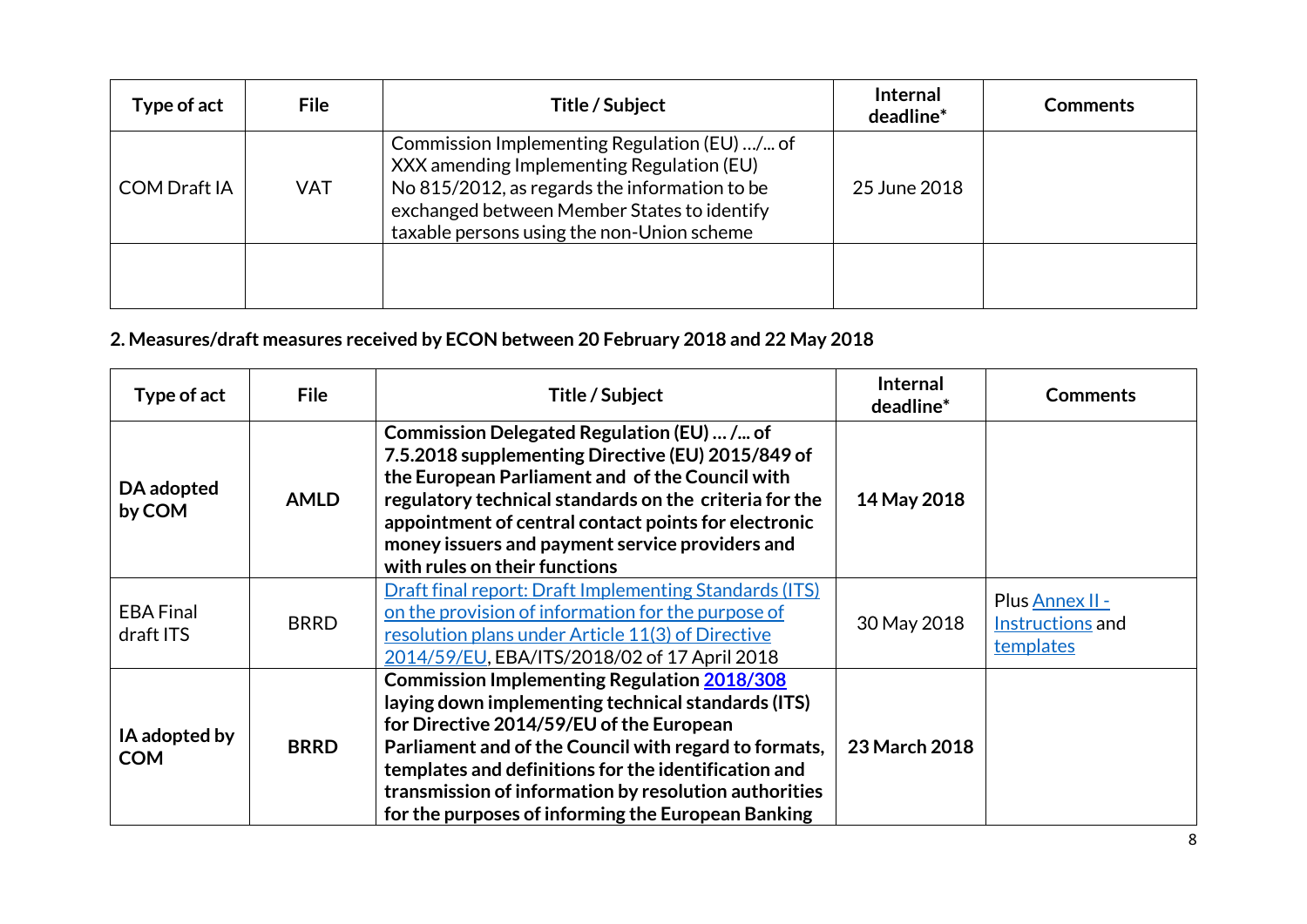| Type of act                      | <b>File</b>                | Title / Subject                                                                                                                                                                                                                                                                                                    | Internal<br>deadline* | <b>Comments</b> |
|----------------------------------|----------------------------|--------------------------------------------------------------------------------------------------------------------------------------------------------------------------------------------------------------------------------------------------------------------------------------------------------------------|-----------------------|-----------------|
|                                  |                            | Authority of the minimum requirement for own funds<br>and eligible liabilities under Article 45(17) third<br>subparagraph BRRD of 1 March 2018                                                                                                                                                                     |                       |                 |
| <b>ESMA</b><br>Consultation      | <b>CRA</b>                 | <b>ESMA Consultation Paper: Guidelines on the</b><br>application of the endorsement regime under Article<br>4(3) of the Credit Rating Agencies Regulation -<br>supplementary guidance on how to assess if a<br>requirement is "as stringent as" the requirements set<br>out in CRAR, ESMA33-9-235 of 27 March 2018 | 17 May 2018           |                 |
| <b>COM Draft IA</b>              | CRD IV/CRR,<br><b>EMIR</b> | Draft Commission implementing regulation (EU) No<br>/ on the extension of the transitional periods<br>related to own funds requirements for exposures to<br>central counterparties (CCPs) under Article 497(3)<br><b>CRR</b>                                                                                       | 22 May 2018           |                 |
| <b>EBA</b><br>Consultation       | <b>CRD IV/CRR</b>          | Draft guidelines on disclosure of non-performing<br>(NPE) and forborne exposures, EBA/CP/2018/06 of 27<br>April 2018, under Articles 8 and 16 EBA Regulation                                                                                                                                                       | 29 July 2018          |                 |
| <b>EBA</b><br>Consultation       | <b>CRD IV/CRR</b>          | <b>EBA Consultation paper Draft Guidelines on</b><br>specification of types of exposures to be associated<br>with high risk under Article 128(3) of Regulation (EU)<br>No 575/2013 (CRR), EBA/CP/2018/03 of 17 April<br>2018                                                                                       | 14 June 2018          |                 |
| <b>EBA Draft</b><br>amending ITS | <b>CRD IV/CRR</b>          | <b>Final Report: Draft Implementing Standards amending</b><br>Implementing Regulation (EU) No 680/2014 with<br>regard to prudent valuation under Article 99(5) and<br>Article 415(3) CRR, EBA/ITS/2018/01 of 17 April<br>2018                                                                                      | 30 May 2018           | Plus Annex 1-10 |
| <b>COM</b><br>Consultation       | CRD IV/CRR,<br><b>EMIR</b> | Commission consultation on the extension of<br>transitional periods on capital requirements for<br>exposures to central counterparties, draft Commission                                                                                                                                                           | 8 May 2018            |                 |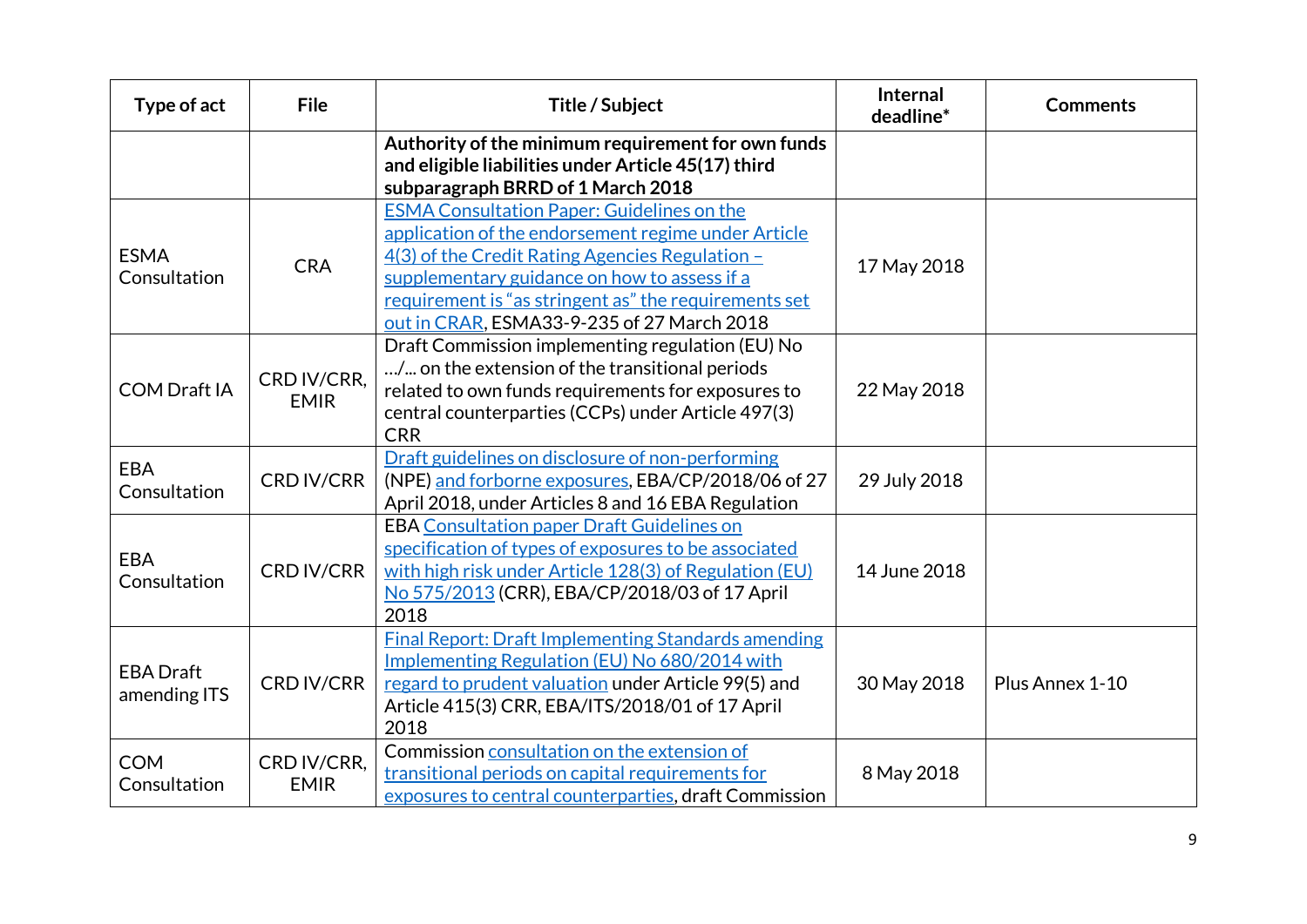| Type of act                     | <b>File</b>       | Title / Subject                                                                                                                                                                                                                                                                                                                                             | Internal<br>deadline* | <b>Comments</b>                                |
|---------------------------------|-------------------|-------------------------------------------------------------------------------------------------------------------------------------------------------------------------------------------------------------------------------------------------------------------------------------------------------------------------------------------------------------|-----------------------|------------------------------------------------|
|                                 |                   | implementing regulation (EU) No / on the extension<br>of the transitional periods related to own funds<br>requirements for exposures to central counterparties<br>(CCPs) under Article 497(3) CRR                                                                                                                                                           |                       |                                                |
| <b>EBA Report</b>               | <b>CRD IV/CRR</b> | EBA 2016 CVA Risk Monitoring Exercise - main results<br>under Article 382(4) CRR, 4 May 2018                                                                                                                                                                                                                                                                |                       |                                                |
| <b>EBA</b><br>Consultation      | <b>CRD IV/CRR</b> | EBA Consultation Paper on draft guidelines on<br>disclosure of non-performing and forborne exposures,<br>EBA/CP/2018/06, 27 April 2018                                                                                                                                                                                                                      | 19 July 2018          |                                                |
| <b>EBA Draft</b><br>updated ITS | <b>CRD IV/CRR</b> | Draft Commission implementing Regulation (EU) No<br>/ of XXX amending Impl. Reg.(EU) 2015/2197 laying<br>down implementing technical standards with regard to<br>closely correlated currencies in accordance with<br>Regulation (EU) No 575/2013 (under Article 354(3)<br>CRR) of 10 April 2018 plus annex updated list of<br>closely correlated currencies | 16 May 2018           | plus Annex                                     |
| <b>EBA Report</b>               | <b>CRD IV/CRR</b> | Benchmarking of remuneration practices at the<br>European Union level and data on high earners of 10.4.<br>2018 under Art.75(1)(3) CRD                                                                                                                                                                                                                      |                       |                                                |
| <b>EBA Report</b>               | <b>CRD IV/CRR</b> | <b>EBA Report on Credit Risk Mitigation (CRM)</b><br>framework of 19 March 2018                                                                                                                                                                                                                                                                             |                       | EBA feedback on three<br>non-delivered RTS     |
| <b>EBA Report</b>               | <b>CRD IV/CRR</b> | Report on the functioning of supervisory colleges in<br>2017 of 16 March 2018                                                                                                                                                                                                                                                                               |                       |                                                |
| Joint<br>Committee<br>Report    | <b>CRD IV/CRR</b> | Joint Committee final report on big data, JC/2018/04<br>of 15 March 2018.                                                                                                                                                                                                                                                                                   |                       | together with the Big<br><b>Data Factsheet</b> |
| <b>EBA Roadmap</b>              | <b>CRD IV/CRR</b> | The EBA's Fintech Roadmap; Conclusions from the<br>Consultation on the EBA's approach to Financial<br>Technology (FINTECH) of 15 March 2018 under<br>Article 9(2) EBA Regulation                                                                                                                                                                            |                       | together with Q&A on<br>the Fintech Roadmap    |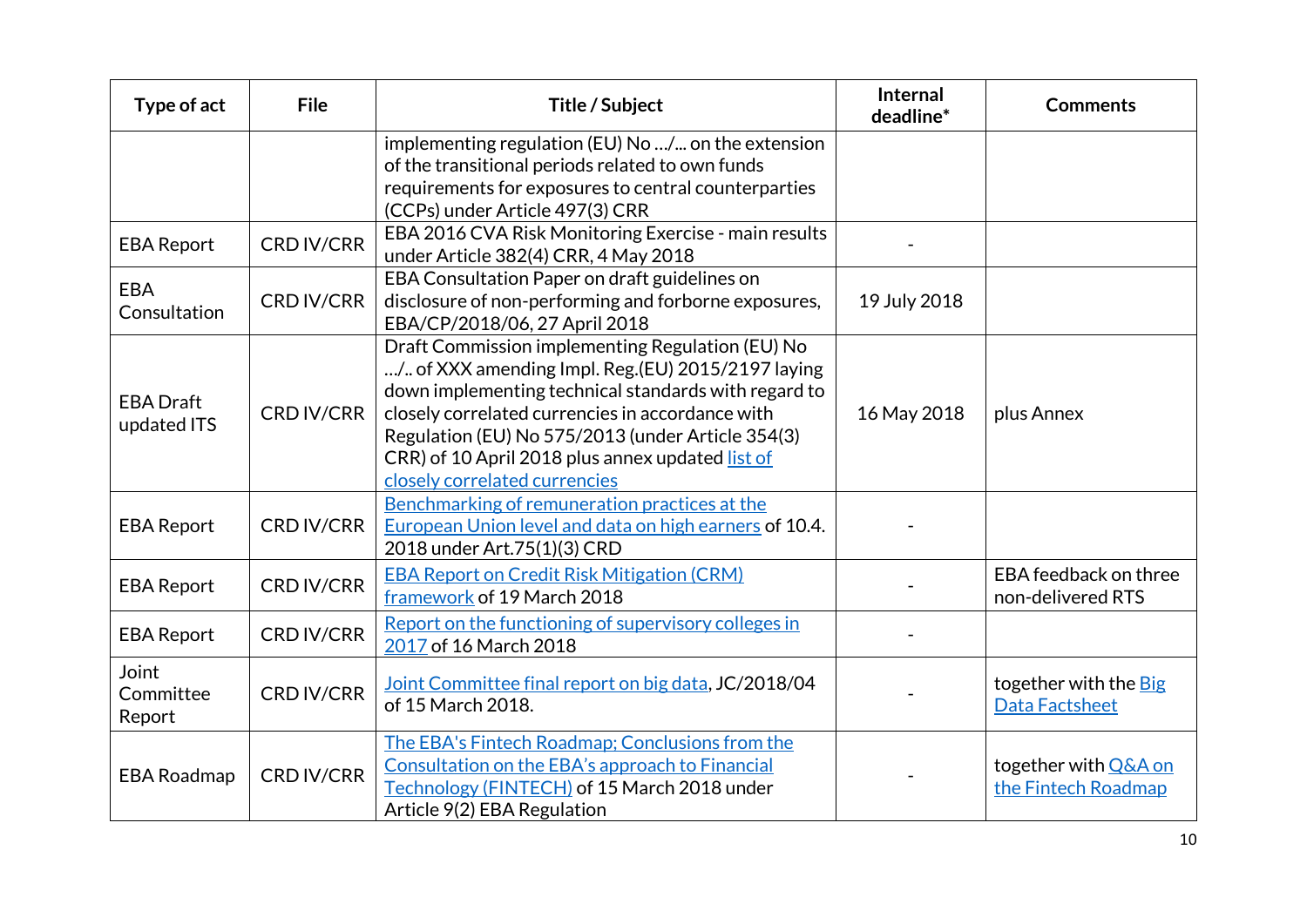| Type of act                                     | <b>File</b>       | Title / Subject                                                                                                                                                                                                                                                                                                                                                                  | Internal<br>deadline* | <b>Comments</b>                                                                                         |
|-------------------------------------------------|-------------------|----------------------------------------------------------------------------------------------------------------------------------------------------------------------------------------------------------------------------------------------------------------------------------------------------------------------------------------------------------------------------------|-----------------------|---------------------------------------------------------------------------------------------------------|
| <b>EBA Opinion</b>                              | <b>CRD IV/CRR</b> | Opinion of the European Banking Authority on<br>measures in accordance with Article 458 of Regulation<br>(EU) No 575/2013, EBA/Op/2018/02 of 14 March<br>2018 under Article 458(2)(d)(ii) CRR                                                                                                                                                                                    |                       | following the<br>notification by the<br>French High Council for<br><b>Financial Stability</b><br>(HCSF) |
| DA adopted<br>by COM                            | <b>CRD IV/CRR</b> | Commission Delegated Regulation (EU) No / of<br>14.3.2018 supplementing Regulation (EU) No<br>575/2013 of the European Parliament and of the<br>Council with regard to the specification of the<br>assessment methodology under which competent<br>authorities permit institutions to use Advanced<br>Measurement Approaches for operational risk under<br>Article 312(4)(a) CRR | 28 March 2018         | priority file for ECON;<br>three months letter<br>pending                                               |
| <b>EBA</b><br><b>Guidelines</b><br>Consultation | <b>CRD IV/CRR</b> | EBA Consultation paper on Guidelines for credit<br>institutions on how to effectively manage non-<br>performing exposures (NPEs) and forborne exposures<br>(FBEs), EBA/CP/2018-01 of 8 March 2018                                                                                                                                                                                |                       |                                                                                                         |
| <b>EBA Report</b>                               | <b>CRD IV/CRR</b> | <b>EBA Financial Education Report 2017/18 under</b><br>Article 9(1)(b) of the EBA Regulation                                                                                                                                                                                                                                                                                     |                       |                                                                                                         |
| <b>EBA Opinion</b>                              | <b>CRD IV/CRR</b> | Opinion of the European Banking Authority (EBA) on<br>measures in accordance with Article 458 of Regulation<br>(EU) No 575/2013, EBA/Op/2018-01 of 23 February<br>2018                                                                                                                                                                                                           |                       |                                                                                                         |
| <b>MS</b><br>Notification                       | <b>CRD IV/CRR</b> | Formal notification by the Haute Conseil de Stabilité<br>Financière (HCSF) to the ECB of macro-prudential<br>measure under Art 458 CRR                                                                                                                                                                                                                                           |                       |                                                                                                         |
| <b>Joint ESA</b><br>Consultation                | <b>EMIR</b>       | Joint ESA Consultation Paper on Amendments to the<br>EMIR Clearing Obligation under the Securitisation<br>Regulation, JC 2018 14, 04 May 2018                                                                                                                                                                                                                                    | 14 June 2018          |                                                                                                         |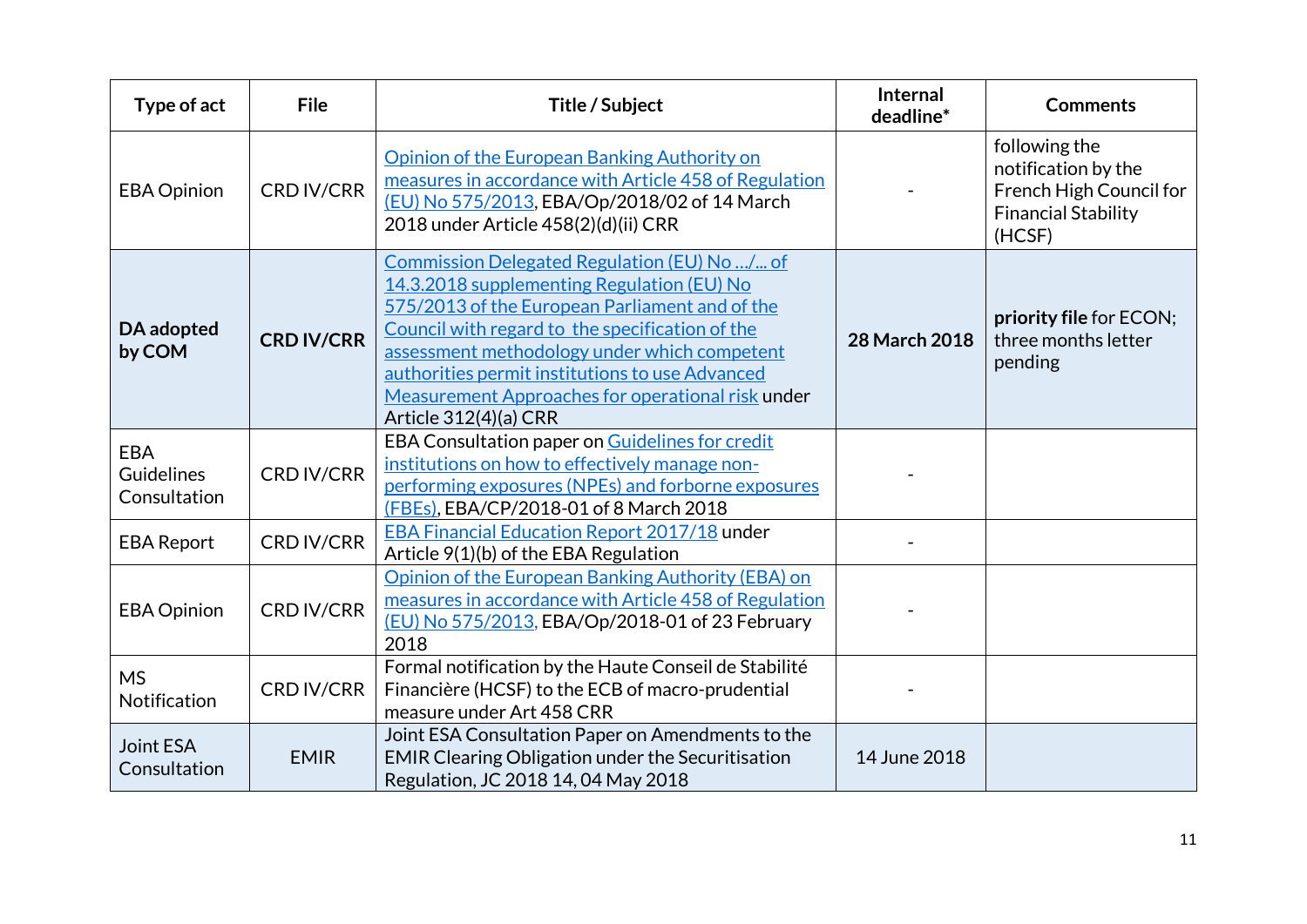| Type of act                              | <b>File</b>       | Title / Subject                                                                                                                                                                                                                                                                                                                                                        | Internal<br>deadline* | <b>Comments</b>                                                                     |
|------------------------------------------|-------------------|------------------------------------------------------------------------------------------------------------------------------------------------------------------------------------------------------------------------------------------------------------------------------------------------------------------------------------------------------------------------|-----------------------|-------------------------------------------------------------------------------------|
| <b>EBA</b><br>Consultation               | <b>EMIR</b>       | EBA Consultation Paper on draft Regulatory Technical<br>Standards amending Delegated Regulation (EU)<br>2016/2251 on risk-mitigation techniques for OTC-<br>derivative contracts not cleared by a CCP under<br>Article 11(15) of Regulation (EU) No 648/2012 in the<br>context of the STS securitisations under Regulation<br>(EU) 2017/2402, JC-2018-15, 04 May 2018. | 14 June 2018          | Adoption was<br>estimated by the<br><b>Commission by April</b><br>2018 <sup>2</sup> |
| <b>ESMA Final</b><br>guidelines          | <b>EMIR</b>       | Final Report: Guidelines for position calculation by<br>Trade Repositories under EMIR under Art. 80(4) EMIR,<br>ESMA70-151-1272, 27 March 2018                                                                                                                                                                                                                         |                       |                                                                                     |
| <b>COM Draft</b><br>final RPS<br>measure | <b>IFRS/IFRIC</b> | <b>Commission Regulation amending Regulation (EC) No</b><br>1126/2008 adopting certain international accounting<br>standards in accordance with Regulation (EC) No<br>1606/2002 of the European Parliament and of the<br>Council as regards Interpretation 23 of the<br><b>International Financial Reporting Interpretations</b><br><b>Committee (IFRIC 23)</b>        | 25 April 2018         |                                                                                     |
| <b>ESMA Report</b>                       | <b>IFRS</b>       | <b>Enforcement and Regulatory Activities of Accounting</b><br>Enforcers in 2017, ESMA32-63-424 of 3 April 2018                                                                                                                                                                                                                                                         |                       |                                                                                     |
| <b>ESMA Opinion</b>                      | MAD/MAR           | Opinion on the intended Accepted Market Practice<br>(AMP) on liquidity contracts notified by the French<br>Autorité des Marchés Financiers (AMF).                                                                                                                                                                                                                      |                       | Negative opinion                                                                    |
| <b>COM Draft</b><br>DA                   | MiFID/MiFIR       | Commission Delegated Regulation (EU)  /  of XXX<br>amending Commission Delegated Regulation (EU)<br>2017/565 as regards certain registration conditions to<br>promote the use of SME growth markets for the<br>purposes of Directive 2014/65/EU of the European<br>Parliament and of the Council                                                                       | 14 May 2018           |                                                                                     |

<sup>&</sup>lt;u>-</u><br><sup>2</sup> Source: Quarterly planning of the Commission, available on the ECON Workspace under 'General Information' (<u>link</u>).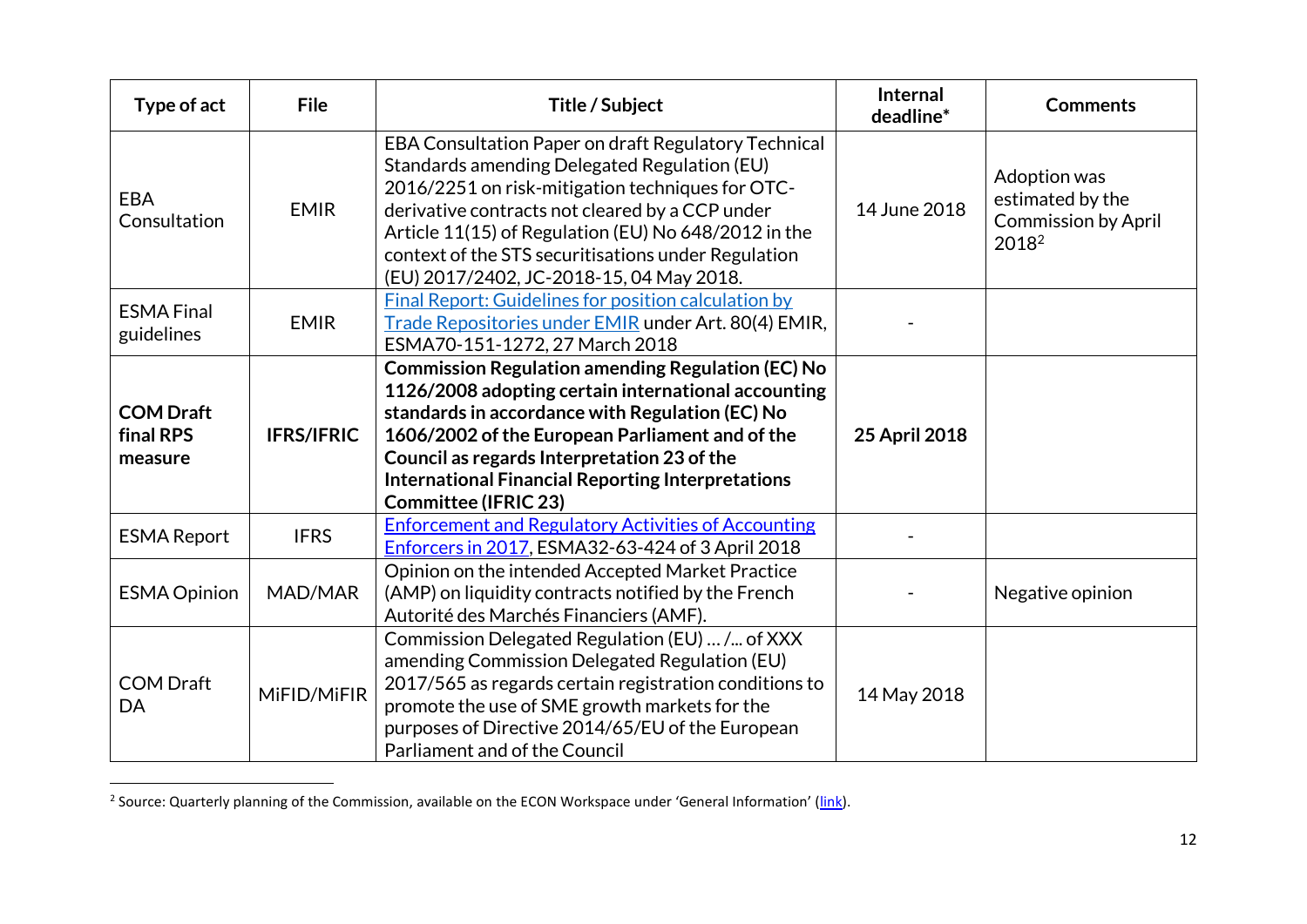| Type of act                    | <b>File</b>        | Title / Subject                                                                                                                                                                                                                                                                                                                                                                                                                                          | <b>Internal</b><br>deadline* | <b>Comments</b>                                             |
|--------------------------------|--------------------|----------------------------------------------------------------------------------------------------------------------------------------------------------------------------------------------------------------------------------------------------------------------------------------------------------------------------------------------------------------------------------------------------------------------------------------------------------|------------------------------|-------------------------------------------------------------|
| <b>COM Draft IA</b>            | MiFID/MiFIR        | Commission Implementing Decision (EU)  / of XXX<br>on the equivalence of the legal and supervisory<br>framework applicable to recognised exchange<br>companies in South Africa in accordance with<br>Directive 2014/65/EU of the European Parliament and<br>of the Council, incl. Annex, under Article 25(4)                                                                                                                                             | 27 April 2018                |                                                             |
| <b>ESMA Final</b><br>draft RTS | MiFID/MiFIR        | <b>Final Report: Amendments to Commission Delegated</b><br>Regulation (EU) 2017/587 (RTS 1) under Article 14(7)<br>of MiFIR, ESMA70-156-354 of 26 March 2018                                                                                                                                                                                                                                                                                             | 25 April 2018                |                                                             |
| <b>ESMA Opinion</b>            | MiFID/MiFIR        | Opinion on the treatment of packages under the<br>trading obligation (TO) for derivatives under MiFIR,<br>ESMA70-156-322 of 21 March 2018, Article 29(1)(a)<br>ESMA Regulation (EC) No 1095/2010                                                                                                                                                                                                                                                         |                              |                                                             |
| DA adopted<br>by COM           | <b>MMF</b>         | Commission Delegated Regulation (EU) / of<br>10.4.2018 amending and supplementing Regulation<br>(EU) 2017/1131 of the European Parliament and of<br>the Council with regard to simple, transparent and<br>standardised (STS) securitisations and asset-backed<br>commercial papers (ABCPs), requirements for assets<br>received as part of reverse repurchase agreements<br>and credit quality assessment methodologies                                  | 30 April 2018                |                                                             |
| <b>COM</b><br>Consultation     | Prospectus<br>Reg. | Commission consultation on its Roadmap of 24 April<br>2018 for a Delegated Act under the Prospectus<br>Regulation (Articles 9(14), 13(1), 13(2), 14(3), 15(2)<br>and 20(11): Commission Delegated Regulation<br>supplementing Regulation (EU) No 2017/XX of the<br>European Parliament and of the Council on the<br>prospectus to be published when securities are offered<br>to the public or admitted to trading and repealing<br>Directive 2003/71/EC | 17 May 2018                  | Adoption estimated by<br>the Commission by<br>February 2019 |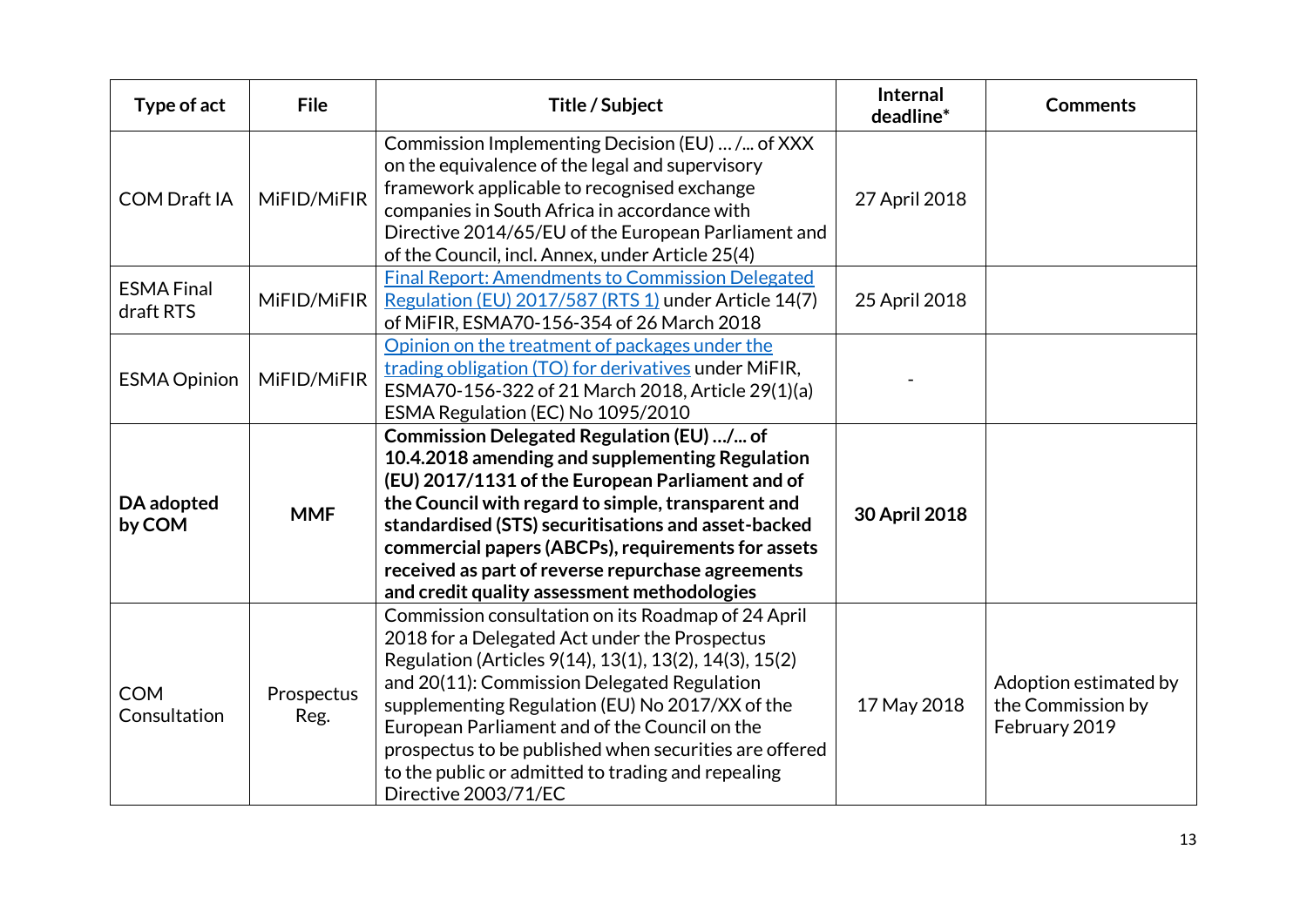| Type of act                  | <b>File</b>        | Title / Subject                                                                                                                                                                                                                                                                                                                                                                                                                                                                                                                                                                                                                                                                                                           | Internal<br>deadline* | <b>Comments</b>                                          |
|------------------------------|--------------------|---------------------------------------------------------------------------------------------------------------------------------------------------------------------------------------------------------------------------------------------------------------------------------------------------------------------------------------------------------------------------------------------------------------------------------------------------------------------------------------------------------------------------------------------------------------------------------------------------------------------------------------------------------------------------------------------------------------------------|-----------------------|----------------------------------------------------------|
| <b>ESMA Final</b><br>report  | Prospectus<br>Reg. | <b>Final Report: Technical advice under the Prospectus</b><br>Regulation; ESMA31-62-800 of 28 March 2018                                                                                                                                                                                                                                                                                                                                                                                                                                                                                                                                                                                                                  |                       | Adoption estimated by<br>the Commission by<br>April 2019 |
| EBA<br>Consultation          | PSD2/MCD           | EBA Consultation paper on the application of the<br>existing Joint Committee Guidelines on complaints-<br>handling to authorities competent for supervising the<br>new institutions under MCD and/or PSD2 under Art.<br>16 EBA Regulation (EU) 1093/2010, EBA/CP/2018/02<br>of 27 March 2018                                                                                                                                                                                                                                                                                                                                                                                                                              | 24 May 2018           |                                                          |
| <b>COM</b> letter            | PSD <sub>2</sub>   | COM letter to EBA of 14 February 2018 on RTS SCA                                                                                                                                                                                                                                                                                                                                                                                                                                                                                                                                                                                                                                                                          |                       |                                                          |
| <b>COM</b><br>Consultation   | Solvency II        | Commission Delegated Regulation (EU)  /  of XXX<br>amending Delegated Regulation (EU) 2015/35 as<br>regards the calculation of regulatory capital<br>requirements for securitisations and simple,<br>transparent and standardised securitisations held by<br>insurance and reinsurance undertakings                                                                                                                                                                                                                                                                                                                                                                                                                       | 14 May 2018           | Adoption estimated by<br>the Commission by July<br>2018  |
| <b>EIOPA</b><br>Consultation | Solvency II        | EIOPA Consultation on the amendments and<br>a.<br>corrections to the Implementing Regulation (EU)<br>2015/2450 with regard to the templates for the<br>submission of information to the supervisory<br>authorities and to the Commission Implementing<br>Regulation (EU) 2015/2452, laying down<br>implementing technical standards with regard to<br>the procedures, formats and templates of the<br>SFCR, EIOPA-CP-18-002 of 28 March 2018<br><b>Draft amendment to Commission Implementing</b><br><b>I</b><br>Regulation (EU) 2015/2450 of 2 December 2015<br>laying down implementing technical standards with<br>regard to the templates for the submission of<br>information to the supervisory authorities, EIOPA- | 3 May 2018            |                                                          |